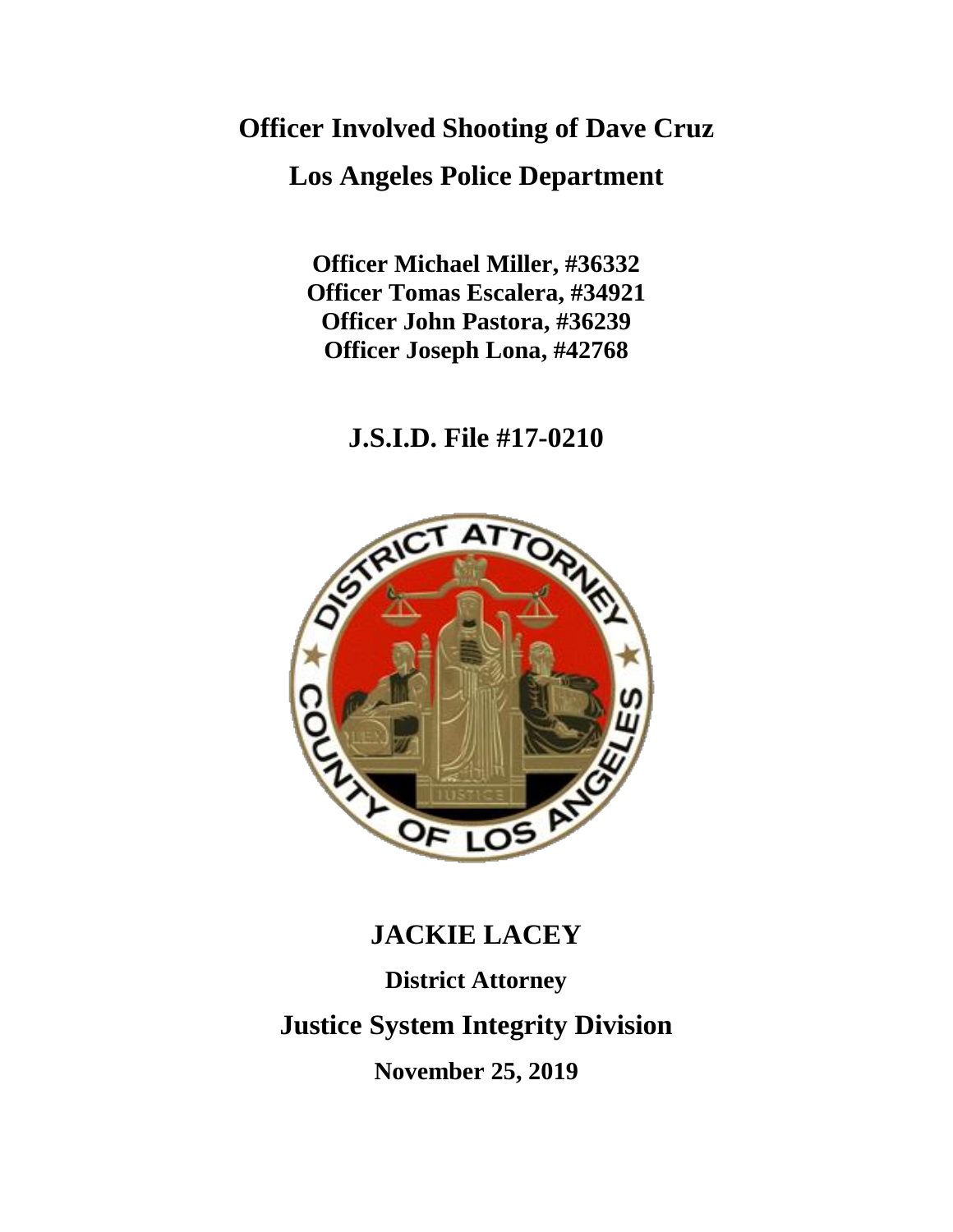## **MEMORANDUM**

| TO:             | COMMANDER ROBERT E. MARINO<br>Los Angeles Police Department<br>Force Investigation Division<br>100 W. First Street, Suite 431<br>Los Angeles, California 90012 |
|-----------------|----------------------------------------------------------------------------------------------------------------------------------------------------------------|
| FROM:           | <b>JUSTICE SYSTEM INTEGRITY DIVISION</b><br>Los Angeles County District Attorney's Office                                                                      |
| <b>SUBJECT:</b> | <b>Officer Involved Shooting of Dave Cruz</b><br>J.S.I.D. File #17-0210<br>L.A.P.D. File #F027-17                                                              |
| DATE:           | November 25, 2019                                                                                                                                              |

The Justice System Integrity Division of the Los Angeles County District Attorney's Office has completed its review of the April 22, 2017, non-fatal shooting of Dave Cruz by Los Angeles Police Department (LAPD) Officers Michael Miller, Tomas Escalera, John Pastora and Joseph Lona. It is our conclusion that the officers acted in lawful self-defense and defense of others.

The District Attorney's Command Center was notified of the shooting on April 22, 2017, at 8:26 a.m. The District Attorney Response Team responded and was given a briefing and a walkthrough of the scene.

The following analysis is based on police reports, audio recordings, photographs, body worn video, surveillance and cellphone video and medical records submitted to this office by the LAPD Force Investigation Division. Officers Miller, Escalera, Pastora and Lona's compelled statements were not considered as part of this analysis.

### **FACTUAL ANALYSIS**

On April 22, 2017, at approximately 6:12 a.m., a person identifying himself as Carlos Diaz, called the non-emergency line of the LAPD Communications Division. Diaz stated that a man had just pointed a gun at him on Rayen Street near the intersection of Burnet Avenue in the City of Los Angeles. Diaz said the man was also armed with a knife and walking toward Sepulveda Avenue. Diaz described the suspect as a male Hispanic wearing a black sweater and gray pants.

Uniformed LAPD Officers Michael Miller and Louis Sherry were the first officers to arrive on Rayen Street. They observed a man, later identified as Dave Cruz, matching the suspect description on the north sidewalk. Miller stopped the vehicle and the officers exited. Cruz had a knife protruding from his right pants pocket. Miller and Sherry drew their service weapons and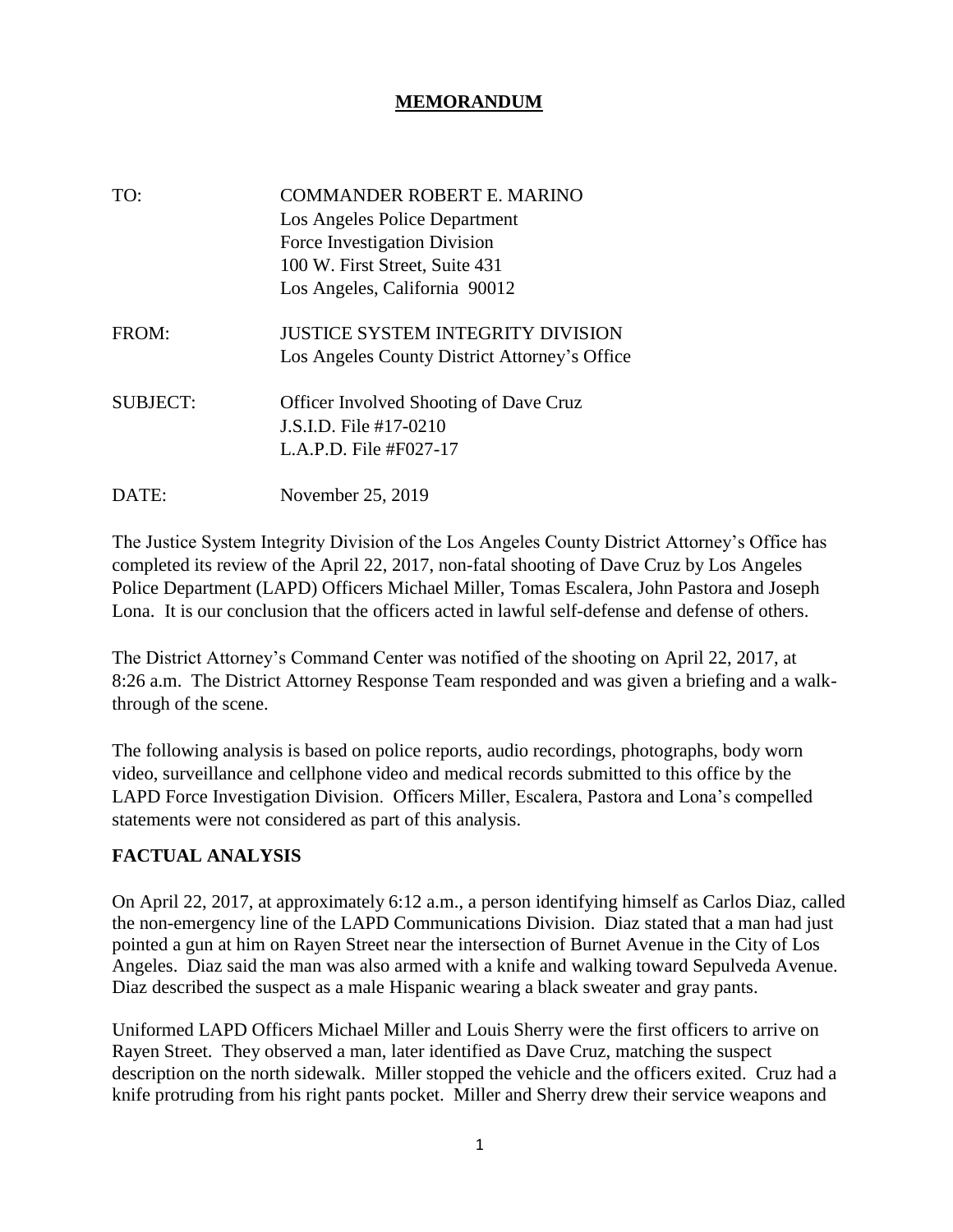ordered Cruz to the ground. Cruz remained standing, pointed to his right pants pocket and said that he had a knife. $<sup>1</sup>$ </sup>



Still photograph taken from Miller's body worn camera showing the knife in Cruz' pocket.

Cruz continued to ignore repeated orders to turn around and place his hands on his head. Sherry requested additional units respond to the scene. Sherry holstered his service weapon and removed his Taser as the responding officers arrived. Uniformed LAPD Officers Yousef Brady and Judith Zuniga armed themselves with less than lethal beanbag shotguns.

Miller repeatedly asked Cruz to turn toward the fence and surrender. Cruz placed his hands above his shoulders and on his head, but he refused to turn around. Miller engaged Cruz in conversation in an attempt to gain his compliance. Uniformed LAPD Officer John Cooke also tried speaking with Cruz. Cruz stated he was scared and nervous. The officers told Cruz they did not want to hurt him, they only wanted him to comply so they could detain him. The officers told Cruz that carrying a knife was legal and he may not be arrested, they just needed him to turn around. Cruz asked to call his mother several times. The officers promised Cruz could call his mother once he complied with their orders.

Approximately six minutes into the standoff, Cruz told the officers that he had a gun. Cooke advised the officers near him that he observed the gun in his waistband.<sup>2</sup> Cruz was warned that if

<sup>&</sup>lt;sup>1</sup> In a subsequent interview with Cruz' mother, investigators played the call "Carlos Diaz" made to the police and she identified the caller as Cruz.

<sup>&</sup>lt;sup>2</sup> Cooke told investigators he observed what appeared to be the rear sights of a pistol in Cruz' front waistband.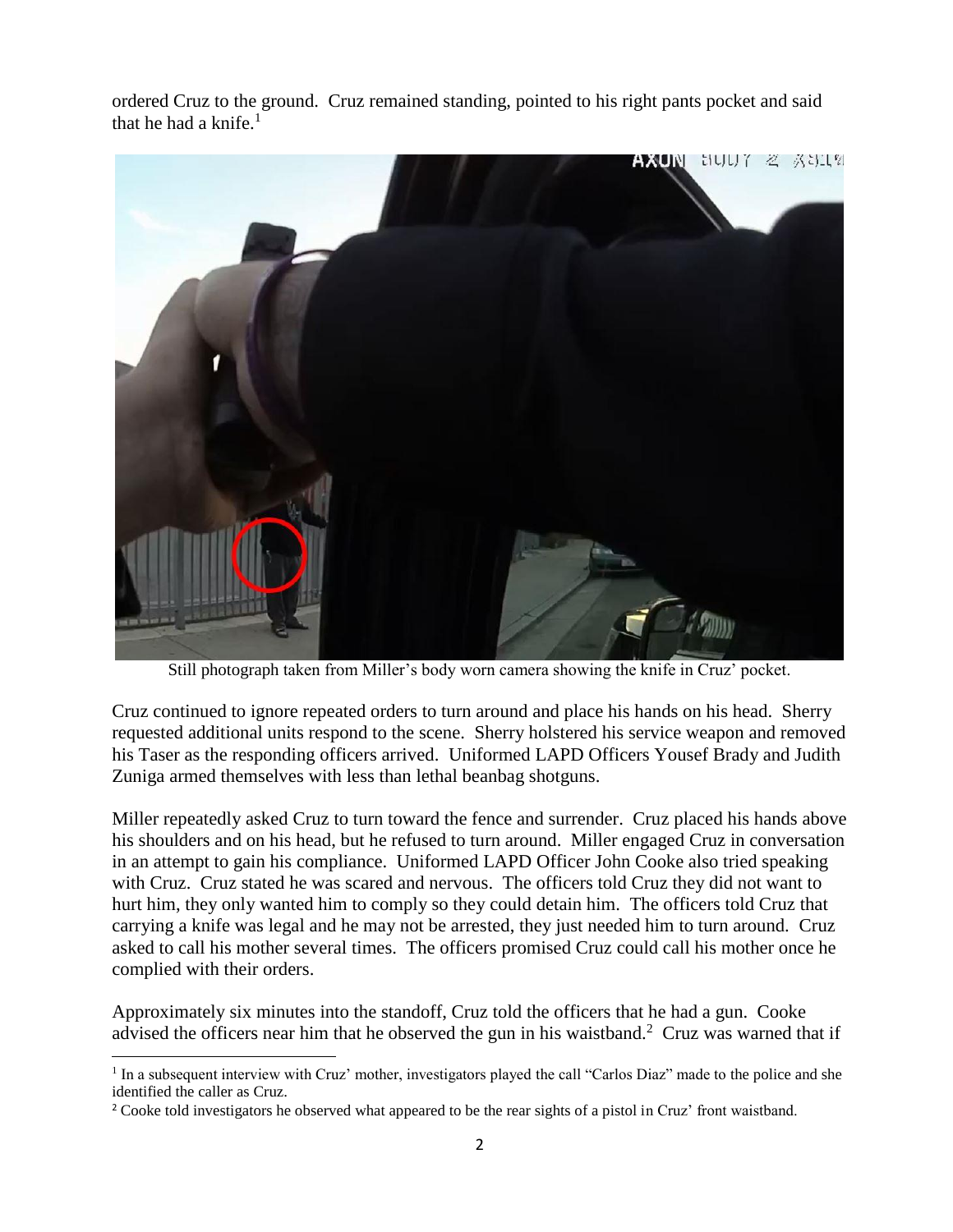he did not turn around, he would be tased and shot with a beanbag shotgun. Cruz threatened to shoot the officers if he was shot with the Taser or beanbag.

A few minutes later, Cruz told the officers that he had a BB gun, not a real firearm. LAPD Sergeant Jerold Wert told Cruz that he needed to turn around and face the fence so they could detain him and verify that the gun was not real. Cruz refused to comply.

Officers continued their attempts to get Cruz to turn away from them so they could take him into custody. Cruz was told to turn around dozens of times, by multiple officers. Sixteen minutes into the standoff, Cruz made a quarter turn to his right, facing west, with his right side to the fence.

Officers urged Cruz to keep turning toward the fence. Instead of complying, Cruz turned back around. At that time, Wert walked toward several officers positioned in front of Cruz and to his left. Wert was going to advise these officers that the beanbag shotgun was about to be deployed. Cruz tracked Wert's path as he walked toward the officers. Cruz reached into his front waistband and took several steps toward the street. Cruz then pulled what appeared to be a black handgun from his waist area and continued toward the street. Cruz pointed the handgun toward Wert and LAPD Officer Tomas Escalera, who was standing to the rear of his police vehicle. At that time, Miller, Escalera, and LAPD Officers John Pastora and Joseph Lona fired their service weapons at Cruz. Simultaneously, Brady fired two rounds from his beanbag shotgun, and Zuniga fired one round from her beanbag shotgun. Sherry also activated his Taser.



Cruz looking toward Wert, moments before drawing his weapon. Escalera is behind his unit to the right.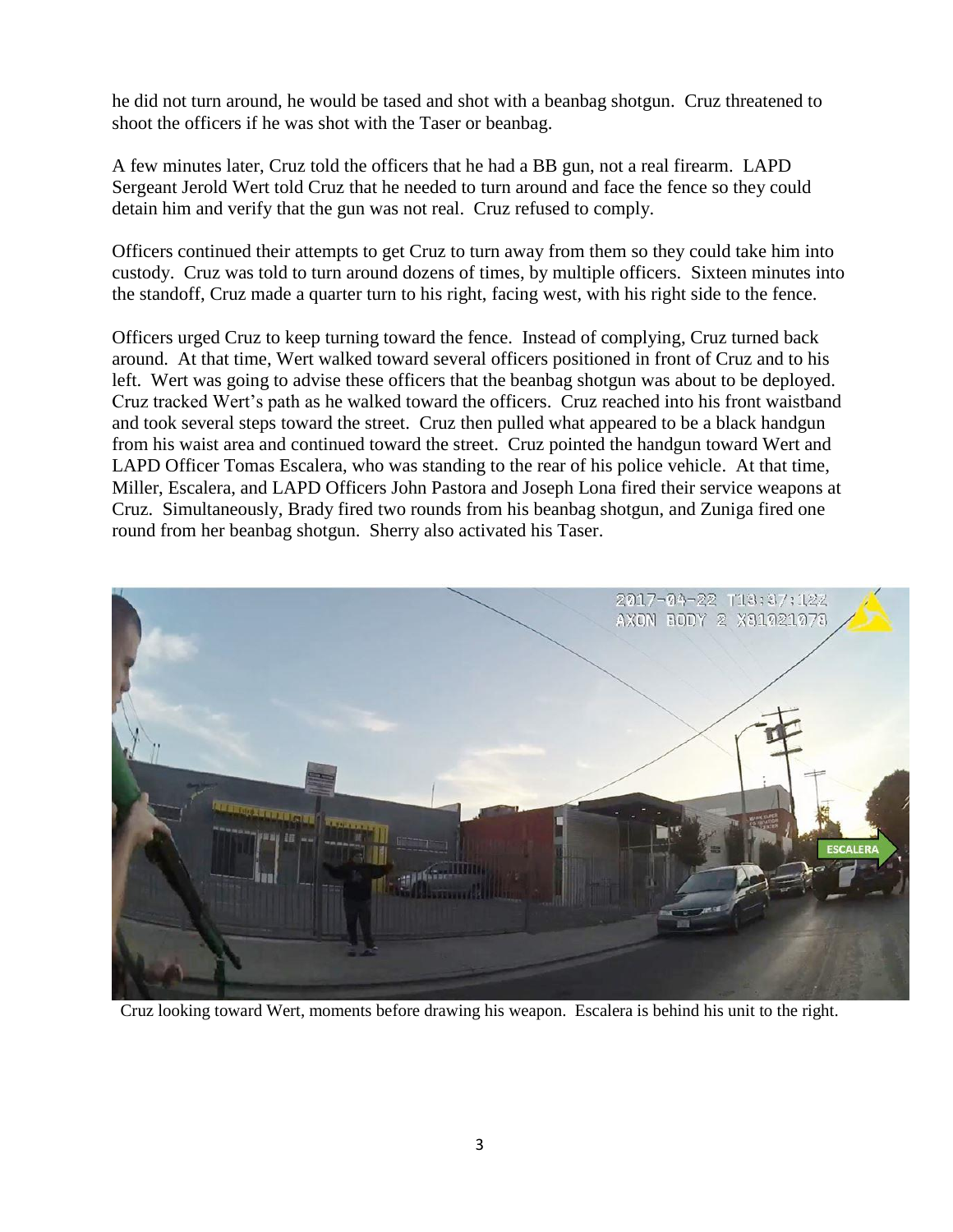

Cruz removing the gun while walking toward the street.



Cruz pointing the gun toward Wert and Escalera.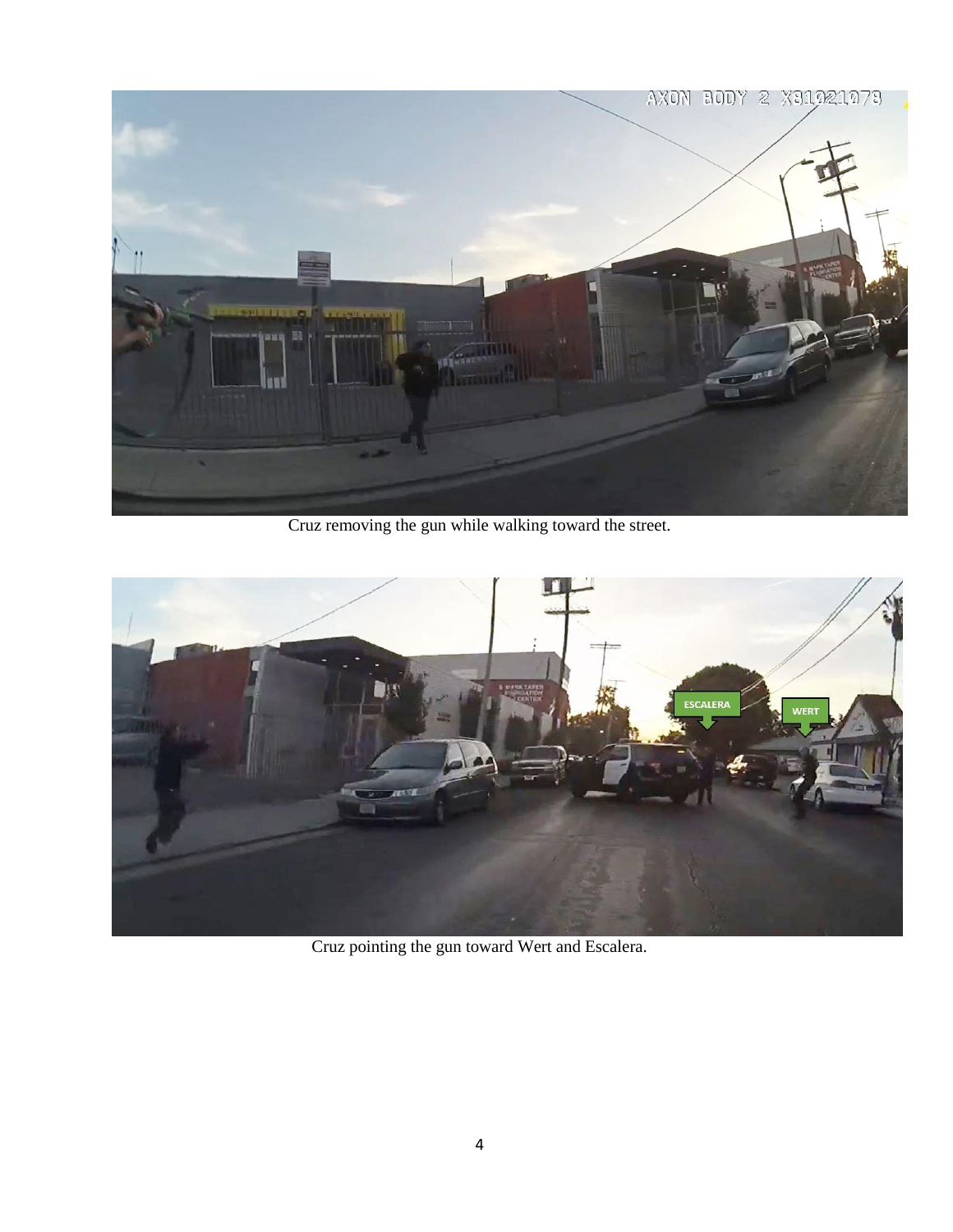

View of Cruz pointing his weapon from Miller's body worn camera.

Cruz fell to the ground after being hit by gunfire. The handgun fell to the top of his left shoulder. The weapon was a BB gun. Officers approached Cruz, removed the BB gun and knife and took him into custody. Cruz was transported to the hospital and treated for gunshot wounds to the upper torso, neck and face. Cruz survived his injuries.

#### Recovered Weapons



Replica BB Gun Eight-inch Kitchen Knife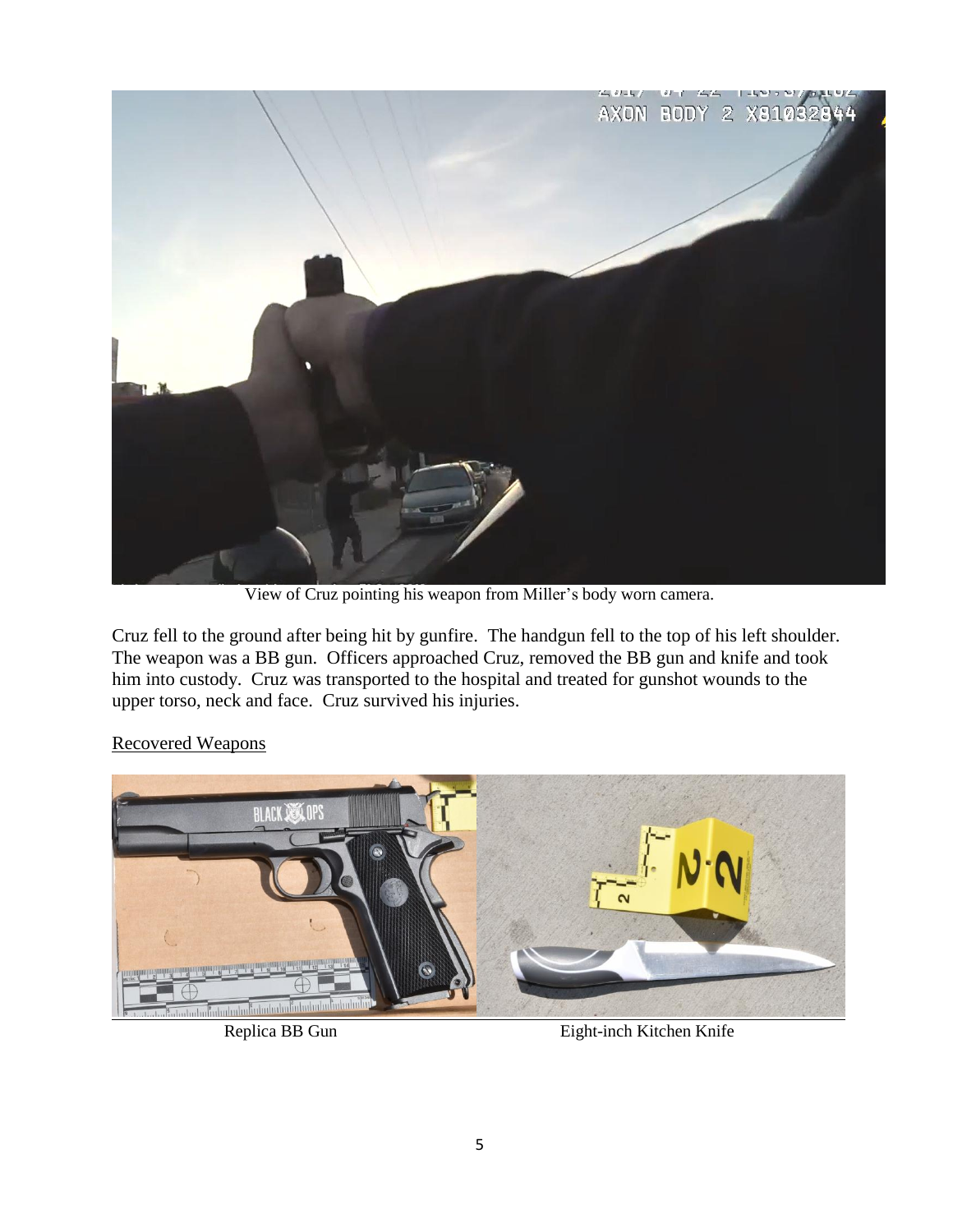#### Statement of Wilfredo C.

Wilfredo C. was awakened by loud yelling outside his second-floor apartment. Wilfredo C. went to his living room window overlooking Rayen Street and observed officers giving commands to Cruz. Cruz was standing on the sidewalk across the street. Officers ordered Cruz to stop, put his hands up and turn around multiple times. Initially, there was one patrol car and two officers. A short time later, six to seven additional patrol vehicles and twelve to fourteen officers arrived to the scene.

Cruz had his hands raised above his head and was facing the officers. Officers repeatedly ordered Cruz to turn around in English and Spanish. Cruz refused to turn away from the officers.

Officers continued to speak with Cruz for the next 20 to 25 minutes, attempting to get him to surrender. Cruz ignored the officers. Instead, Cruz drew a handgun from his waist with his right hand, turned toward officers standing to his left and fired two shots.<sup>3</sup> The officers to his left and to his front returned fire. Cruz fell to the ground onto his left side with the gun still in his right hand. Cruz released the gun then rolled onto his back.

Wilfredo C. videotaped the police standoff with his cellphone. The following are still shots taken from the video:

<sup>&</sup>lt;sup>3</sup> Investigators determined that Cruz did not fire his weapon.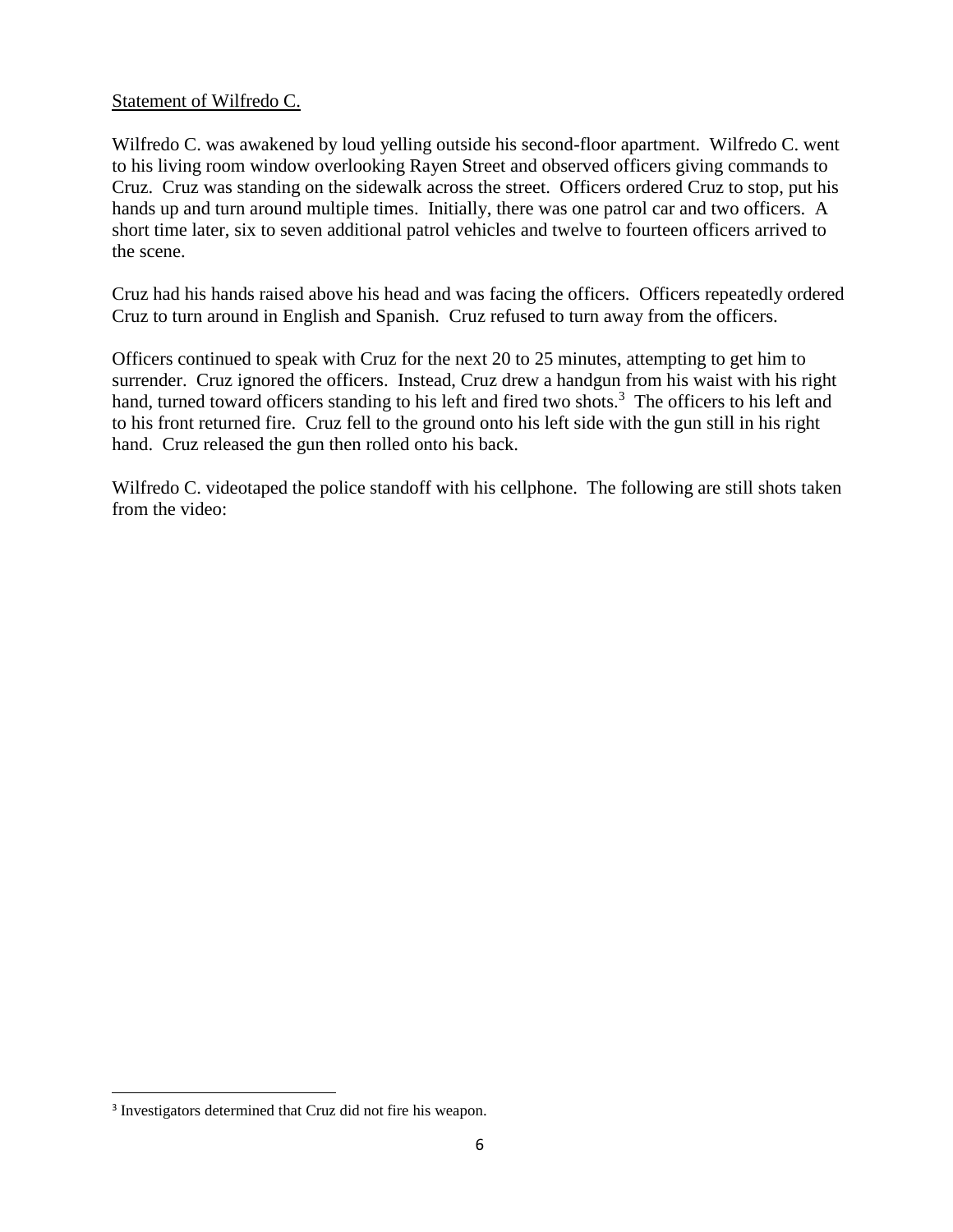

Cruz after making a quarter turn to the west.



Cruz reaching for his weapon.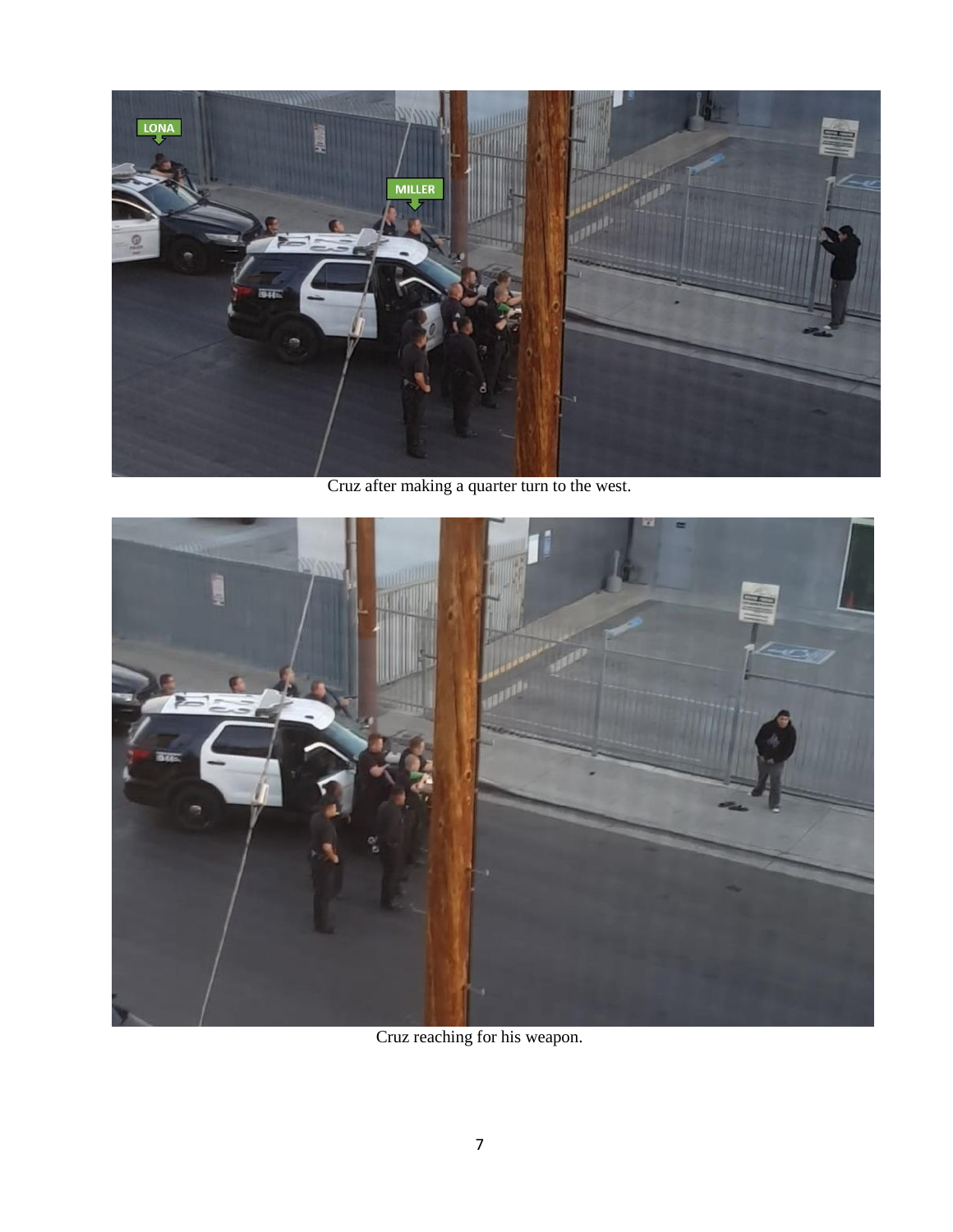

Cruz drawing his weapon.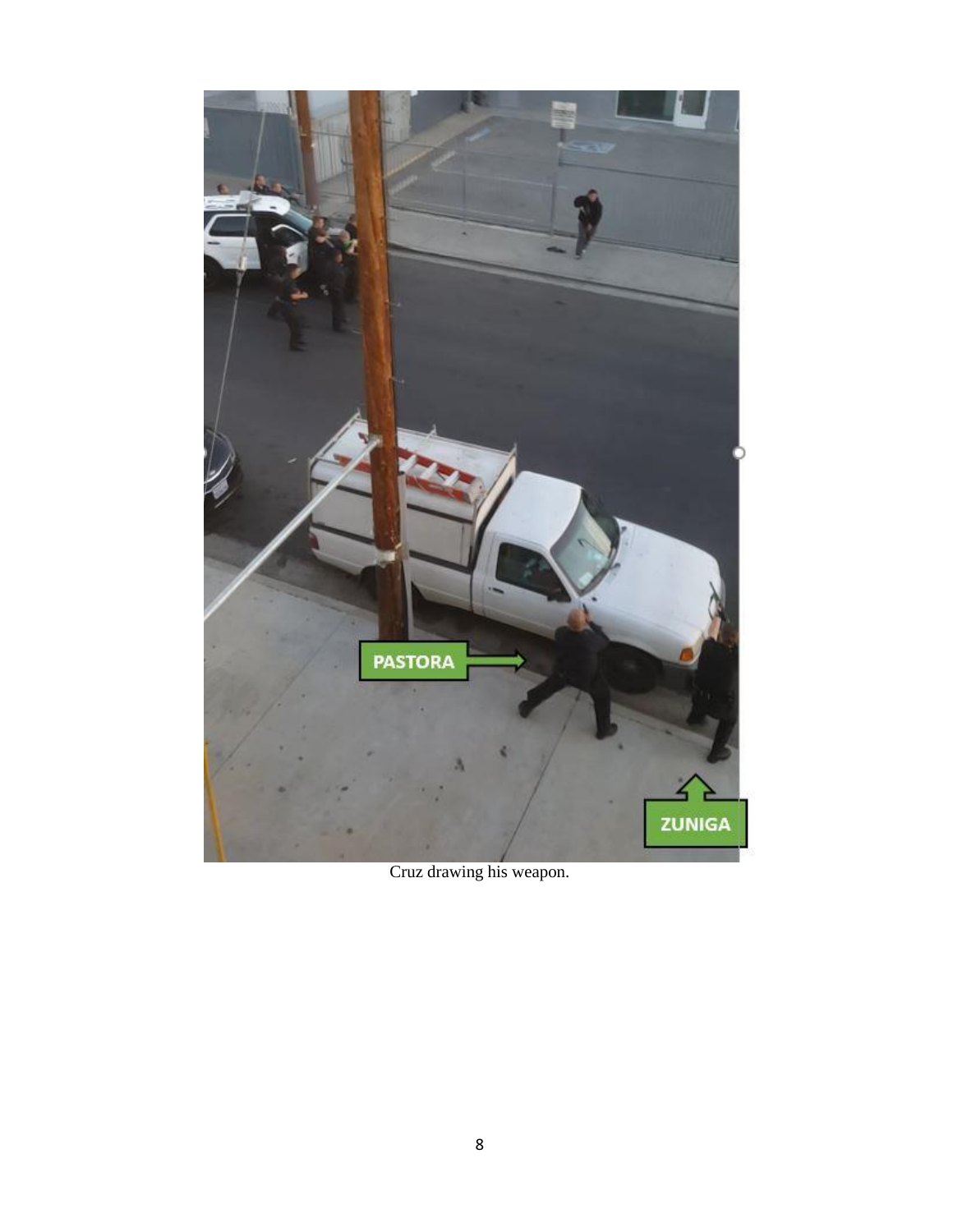

Cruz pointing the weapon toward Wert and Escalera.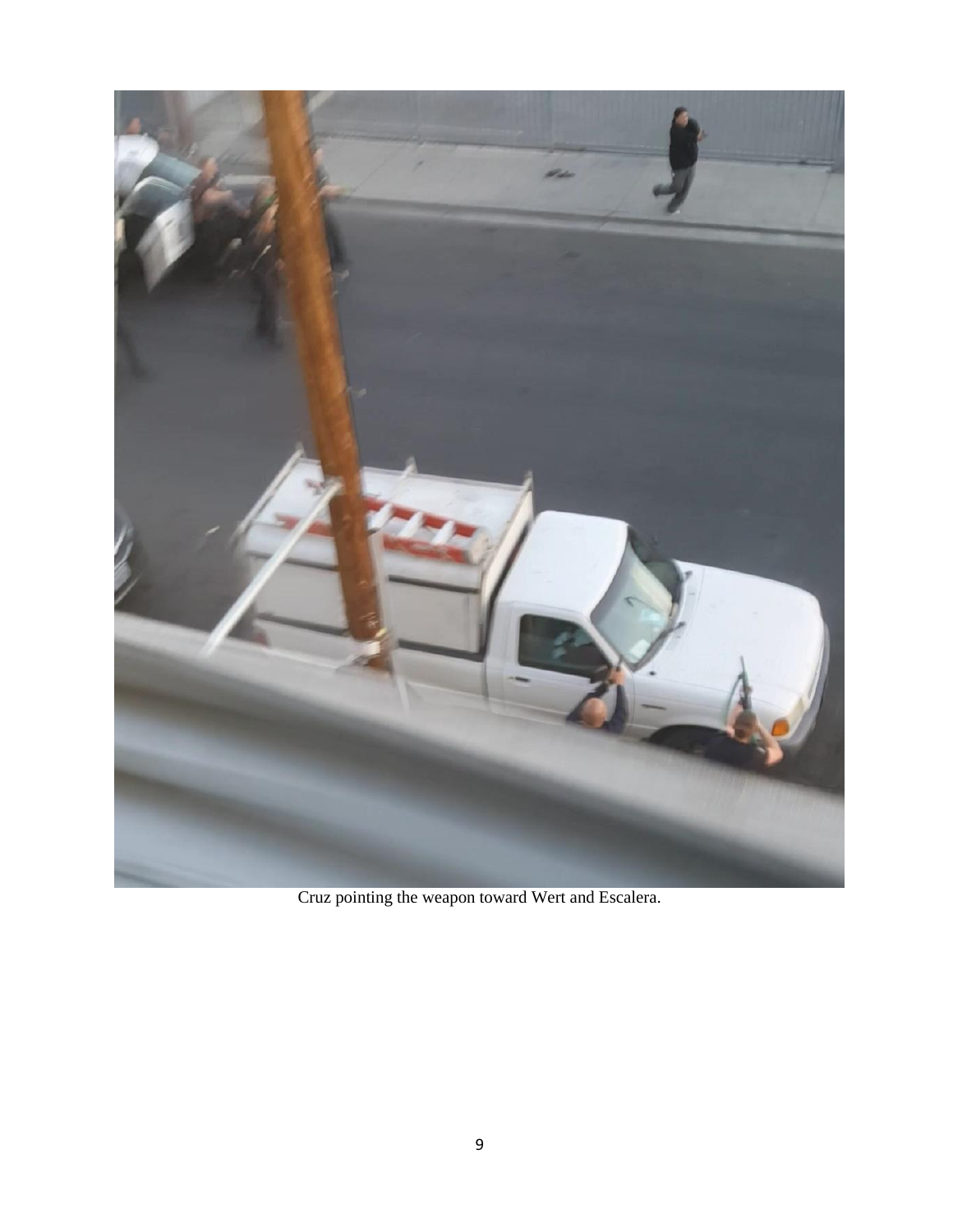#### Statement of Dave Cruz

On May 31, 2017, investigators interviewed Cruz at Providence Holy Cross Medical Center after he waived his Miranda rights. Cruz armed himself with a BB gun because he was depressed and having suicidal thoughts. Initially, he said that he did not remember calling the police. He later admitted making the call.

The police arrived and began talking to him. Cruz realized that the police were trying to help him and were not going to shoot him. Cruz pulled the BB gun from his front waistband hoping that it would cause him to be shot and killed.

## **LEGAL ANALYSIS**

A police officer may use reasonable force to effect an arrest, prevent escape, or overcome resistance of a person the officer believes has committed a crime. Penal Code section 835a. An officer "may use all the force that appears to him to be necessary to overcome all resistance, even to the taking of life; [an officer is justified in taking a life if] the resistance [is] such as appears to the officer likely to inflict great bodily injury upon himself or those acting with him." *People v. Mehserle* (2012) 206 Cal.App.4th 1125, 1146.

A killing of a suspect by a law enforcement officer is lawful if it was: (1) committed while performing a legal duty; (2) the killing was necessary to accomplish that duty; and (3) the officer had probable cause to believe that (a) the decedent posed a threat of serious physical harm to the officer or others, or (b) that the decedent had committed a forcible and atrocious crime. CALCRIM No. 507, Penal Code section 196. A forcible and atrocious crime is one which threatens death or serious bodily harm. *Kortum v. Alkire* (1977) 69 Cal.App.3d 325, 333.

An officer has "probable cause" in this context when he knows facts which would "persuade someone of reasonable caution that the other person is going to cause serious physical harm to another." CALCRIM No. 507. When acting under Penal Code section 196, the officer may use only so much force as a reasonable person would find necessary under the circumstances. *Mehserle* at 1147. And he may only resort to deadly force when the resistance of the person being taken into custody "appears to the officer likely to inflict great bodily injury on himself or those acting with him." *Mehserle* at 1146; quoting *People v. Bond* (1910) 13 Cal.App. 175, 189- 190.

Actual danger is not necessary to justify the use of force in self-defense. If one is confronted by the appearance of danger which one believes, and a reasonable person in the same position would believe, would result in death or great bodily injury, one may act upon these circumstances. The right to self defense is the same whether the danger is real or apparent. *People v. Toledo* (1948) 85 Cal.App.2d 577, 580.

The test of whether the officer's actions were objectively reasonable is "highly deferential to the police officer's need to protect himself and others." *Munoz v. City of Union City* (2004) 120 Cal. App.4<sup>th</sup> 1077, 1102.